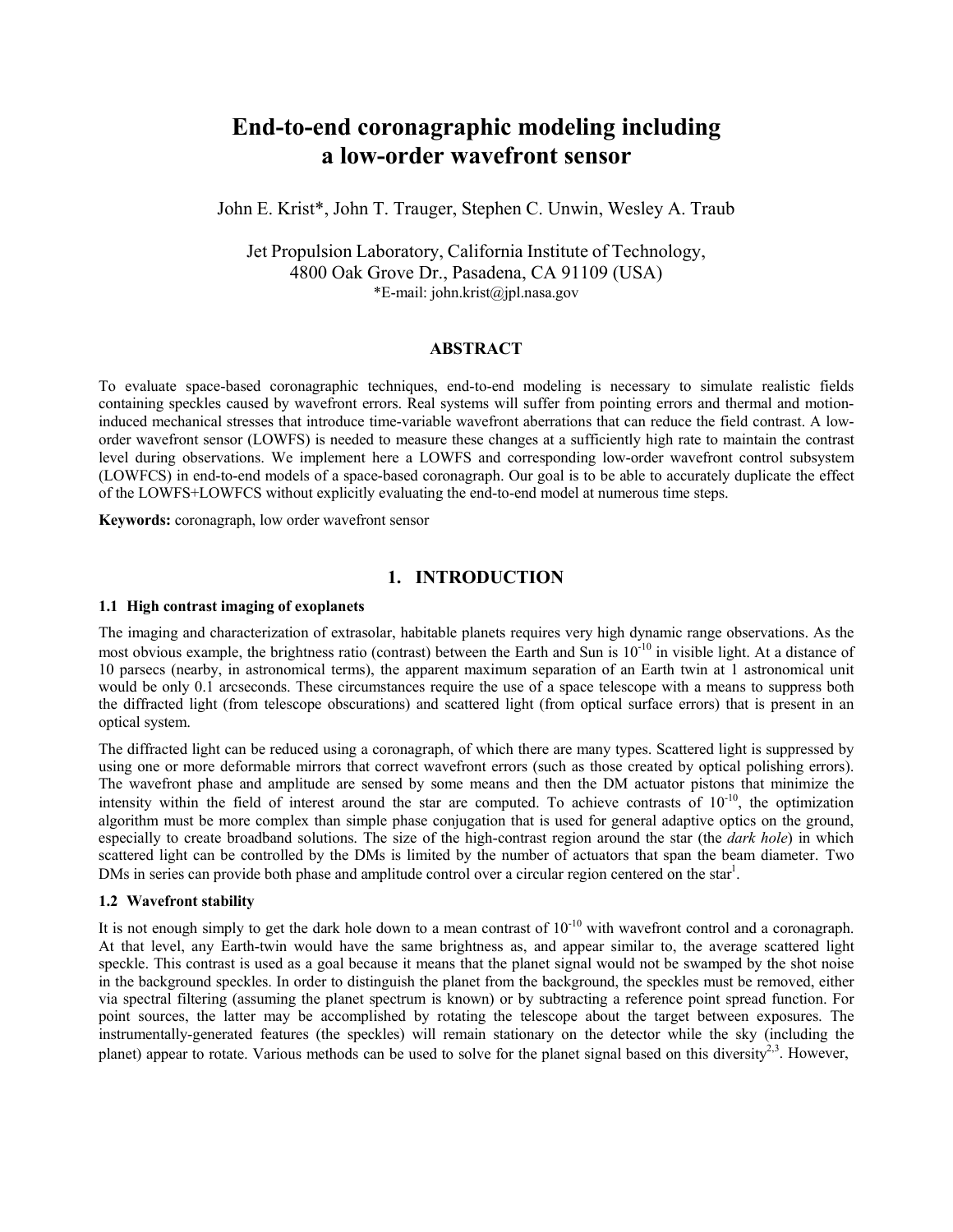this only works if the speckles remain stable to within a fraction of the planet's flux (by convention,  $\sim 10\%$  or  $10^{-11}$ contrast).

As we will show via simulation, once a  $10^{-10}$  contrast dark hole has been created, the corrected wavefront phase must be kept stable to within a few picometers (10<sup>-12</sup> m) RMS (root-mean-square) to maintain the speckle intensity to within  $10^{-11}$ contrast. This is extremely difficult as there are a variety of factors that can cause the wavefront to change over critical timescales (i.e., the science integration time). For instance, the telescope pointing will always be imperfect due to body slew errors and wandering (jitter) caused by vibrations from reaction wheels, gyros, etc. Rapid monitoring of the star's position at the coronagraph's focal plane mask will partially compensate for this, but not completely due to measurement noise, latency errors, and beam walk on non-pupil optics. The optical system will also have thermal variations in the alignments and surface figures caused by attitude changes of the telescope in relation to the Sun. These may come from slewing between targets or by rotating the telescope about the star (for point spread function self-subtraction). There might also be mechanical stresses caused by slewing the spacecraft.

# **1.3 Low order wavefront sensing and correction**

The largest time-dependent wavefront changes one may expect are low order, such as defocus, coma, and astigmatism. These variations must be kept to a few picometers total over the integration time of the science image to maintain the speckle field stability. This requires a means to measure the changes at these levels and compensate for them at intervals more rapid than the integration time. In most coronagraphic systems, the most critical location in the system is the focal plane mask, where all of the light is focused. The wavefront needs to be measured as close to there as possible to capture all of the time-variable components preceding the mask. We require a low order wavefront sensor (LOWFS) that is both capable of measuring wavefront changes at the level of a few picometers at reasonable rates (a reasonable rate is as yet undetermined, as it involves the exact configuration and operating conditions of the telescope, and only approximate estimates can be made using complex finite-element thermal modeling).

# **1.4 Simulating the effect of a LOWFS**

It is useful to have realistically-simulated coronagraphic fields to experiment with planet signal extraction methods and to understand the related statistics. These are computed using end-to-end models of the optical system, with the aberrations from each surface included<sup>4,5</sup>. The wavefront is numerically propagated through the system, picking up aberrations as it encounters each optic. The simulation must also implement deformable mirrors (DMs) for wavefront control and an algorithm to determine the DM actuator pistons that create a dark hole around the central source.

Such simulations are often computed, but in nearly all space-based cases the systems are static. Time-dependent coronagraphic fields are commonly computed for ground-based telescopes, but the wavefront changes are large and the sensing methods are well understood and have already been implemented on real systems.

# **2. THE MODEL OF THE STATIC SYSTEM**

#### **2.1 System definition**

In our computational experiments we use the system layout show in Figure 1. It has a realistic design based primarily on the ACCESS study<sup>6</sup>. Light is collected by an off-axis Gregorian telescope and directed via a flat to behind the primary mirror and into the coronagraphic instrument. To provide wavefront control, a  $48 \times 48$  actuator deformable mirror is placed at an entrance pupil image, followed 1.0 meter later by another, similar DM. This dual DM configuration allows both phase and amplitude control within a circular field around the star.

The beam is focused onto a hybrid bandlimited coronagraph (HBLC) mask<sup>7</sup>. This consists of a layered greyscale amplitude transmission pattern and a patterned, phase-modifying coating. Such masks have actually been fabricated using variable-thickness nickel (for amplitude) and cryolite dielectric (for phase) coatings. They have been successfully utilized in the High Contrast Imaging Testbed (HCIT) at the Jet Propulsion Laboratory, where they have reached contrast levels of ~5 × 10<sup>-10</sup> in monochromatic light (800 nm) and ~10<sup>-9</sup> in broadband ( $\Delta\lambda/\lambda \approx 10\%$ <sup>8</sup>. In a real system, both coatings would have wavelength-dependent terms that would limit their broadband performance. In our simulations, however, the amplitude and phase modifications are wavelength-independent. The mask has 50% intensity transmission at  $r = 3 \lambda_0/D$  radians ( $\lambda_c = 550$  nm, D = primary mirror diameter); this corresponds to 28.4 milliarcseconds for a  $D = 4$  m telescope. The pupil is then reimaged onto the Lyot stop, a mask with a circular hole that blocks the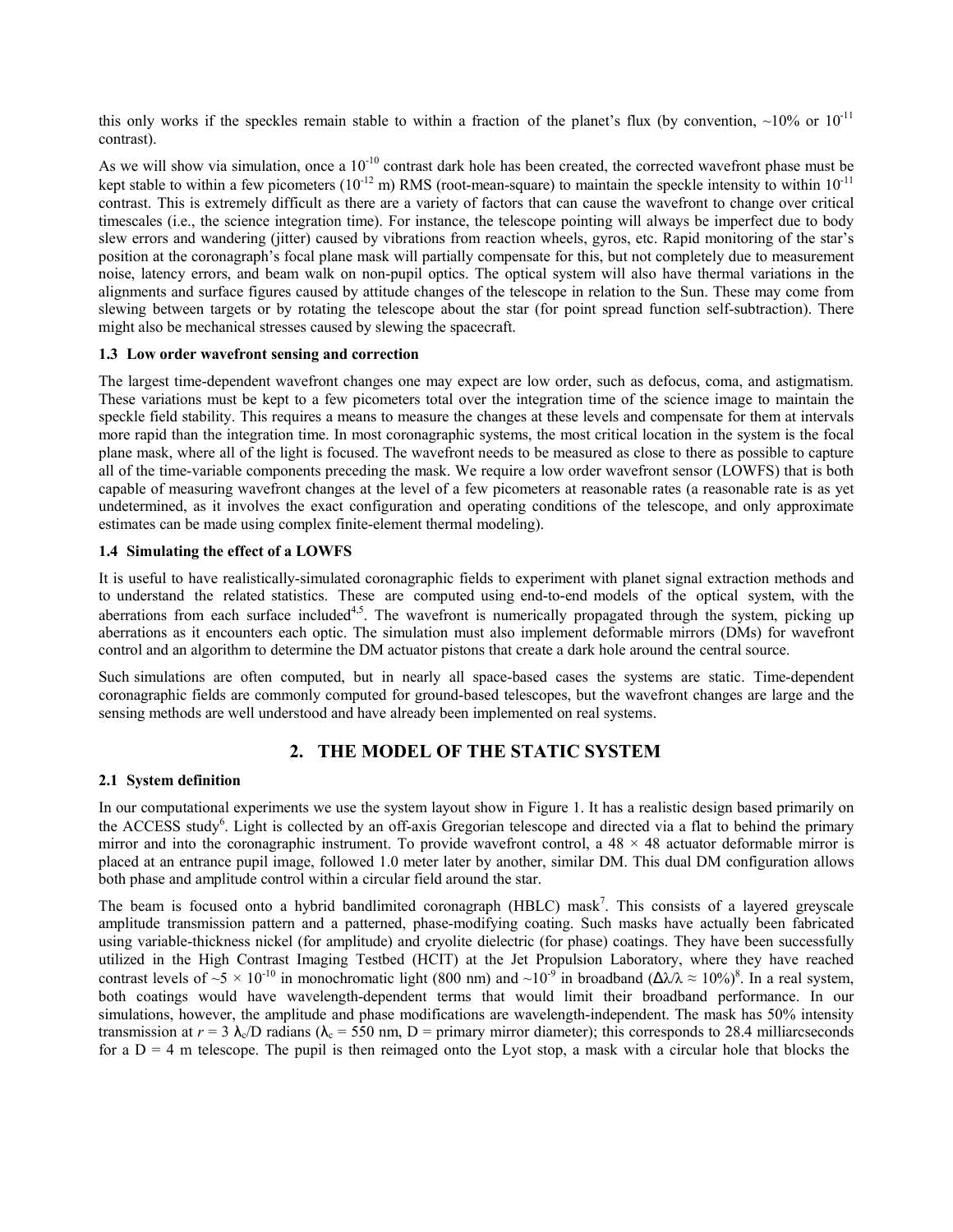remaining diffracted light at the edge of the beam. At his point, the diffracted light from the star is fully suppressed, leaving only the scattered light. The beam is then refocused onto the detector.



Figure 1. Schematic layout of the back end of the planet imaging telescope, including the Lyot coronagraph and phase contrast sensor, which is fed a portion of the beam reflected by a dichroic coating on the coronagraphic occulter mask.

# **2.2 Propagation simulation**

To compute the broadband ( $\Delta\lambda\lambda \approx 20\%$ ) performance, the input wavefront is propagated through the entire system at 5 wavelengths spanning the passband and then the intensity images for each are added together. The propagation is done using the PROPER<sup>9</sup> library, which handles both near and far field diffraction. PROPER includes a DM model with actuator surface influence functions derived from a real DM. It can also create synthetic surface error maps (amplitude and phase) from power spectral density specifications. For these simulations, we specified PSDs based on actual optics, with errors included on each optic (amplitude errors only on the primary).

We used computational grid sizes of  $2048 \times 2048$  pixels with a 40% pupil diameter (819.2 pixels). The final image plane sampling was  $0.4 \lambda/D$  radians at the shortest wavelength (500 nm), slightly better than the Nyquist criterion.

# **2.3 Wavefront control and generating the dark hole**

In a real system, the wavefront errors must be sensed using some calibrated instrument (interferometer) or by modifying the DM with known patterns, measuring the intensity changes at the final image, and deriving the amplitude and phase errors (ref). Because we explicitly compute the field at each wavelength in our models, there is no need to actually simulate sensing it.

Using the computed final-focus wavefronts at each wavelength, the DM actuator pistons that minimize the scattered light in the dark hole are computed using the Electric Field Conjugation (EFC) method<sup>10</sup>. Briefly, EFC relies on knowing how each DM actuator changes the wavefront at the final image plane at each wavelength. This information comprises the DM response matrix, which is computed by poking each actuator and recording its effect. By approximating what in reality is a non-linear system with a linear one, EFC simply solves for the actuator settings that minimize the dark hole field given the measured (computed) wavefronts. This is an iterative process due to the approximation. Note that during the dark hole generation, we assume that the system is static, though in reality it would not be.

The final broadband ( $\lambda = 500 - 600$  nm,  $\lambda_c = 550$  nm) dark hole shown in Figure 2 has a mean contrast of 10<sup>-10</sup> over the control region of  $r = 2.5 - 18$   $\lambda$ <sub>c</sub>/D radians (the outer limit is set by the number of DM actuators and the inner by the transmission of the occulter). Our goal now is to keep this field of speckles stable to 10<sup>-11</sup> contrast when low order aberrations are introduced into the system.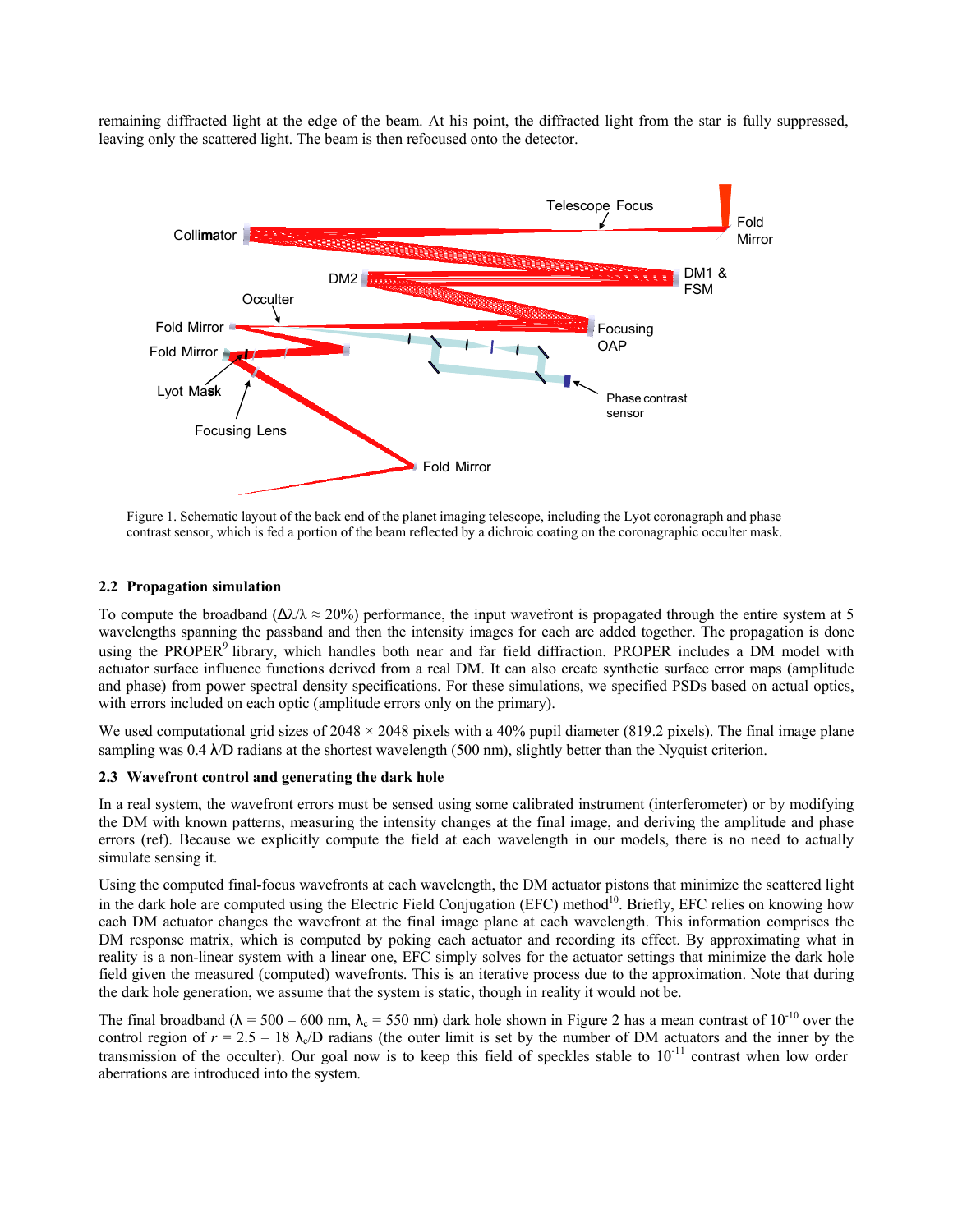

Figure 2. Broadband ( $\lambda = 500 - 600$  nm) contrast map of the EFC-generated dark hole. The inscribed circles indicate  $r =$ 2.5 and 18  $\lambda$  / D. The color bar indicates log<sub>10</sub>(contrast). Available in color in the online proceedings.

# **3. INTRODUCING TIME-DEPENDENT ABERRATIONS**

#### **3.1 Computing the wavefront change**

The next step is to perturb our up-to-now static system by adding in some low-order aberrations that represent timedependent variations in the wavefront. To derive realistic aberration estimates one must run finite element modeling software that includes the thermal and mechanical stresses involved with slewing the telescope and changing its attitude with respect to the Sun. To date, very little work on this has been done due to the cost and complexity of such computations. As part of the ACCESS study<sup>6</sup> for a 1.5 m coronagraphic space telescope, just one round of computations was run to derive a wavefront change map for the case where the telescope was rotated by 30º about the boresight and then allowed 12 hours to settle. This map (Figure 3) includes 151 picometers RMS of defocus and 19 pm RMS of other aberrations (mostly coma and astigmatism), for a total RMS wavefront error of 152 pm. We will use this map as a representative example of a wavefront change in the simulations presented here; the exact nature of any wavefront change would depend on the system (size, thermal isolation, active heating, etc.) and the conditions (attitude with respect to the Sun, settling time, etc.).

#### **3.2 Assessing the impact on the dark hole field**

Next, we added this wavefront map to the primary mirror in our model system and computed a new broadband field. We did not alter the DM settings or perform any wavefront control to compensate. The result (Figure 4) shows that some portions of the field have increased by nearly magnitude, with some speckles now around the  $10^{-9}$  level. These changes could completely hide any planets if roll subtraction were used. Even when we omit the defocus term and only include the 19 pm RMS of the remaining aberrations there are a significant number of speckles that have changed by more than  $5 \times 10^{-11}$  in contrast (Figure 5). This shows that the wavefront that corresponds to a 10<sup>-10</sup> contrast dark hole must be kept stable with within a few picometers RMS between science exposures. It is impossible to build a system that can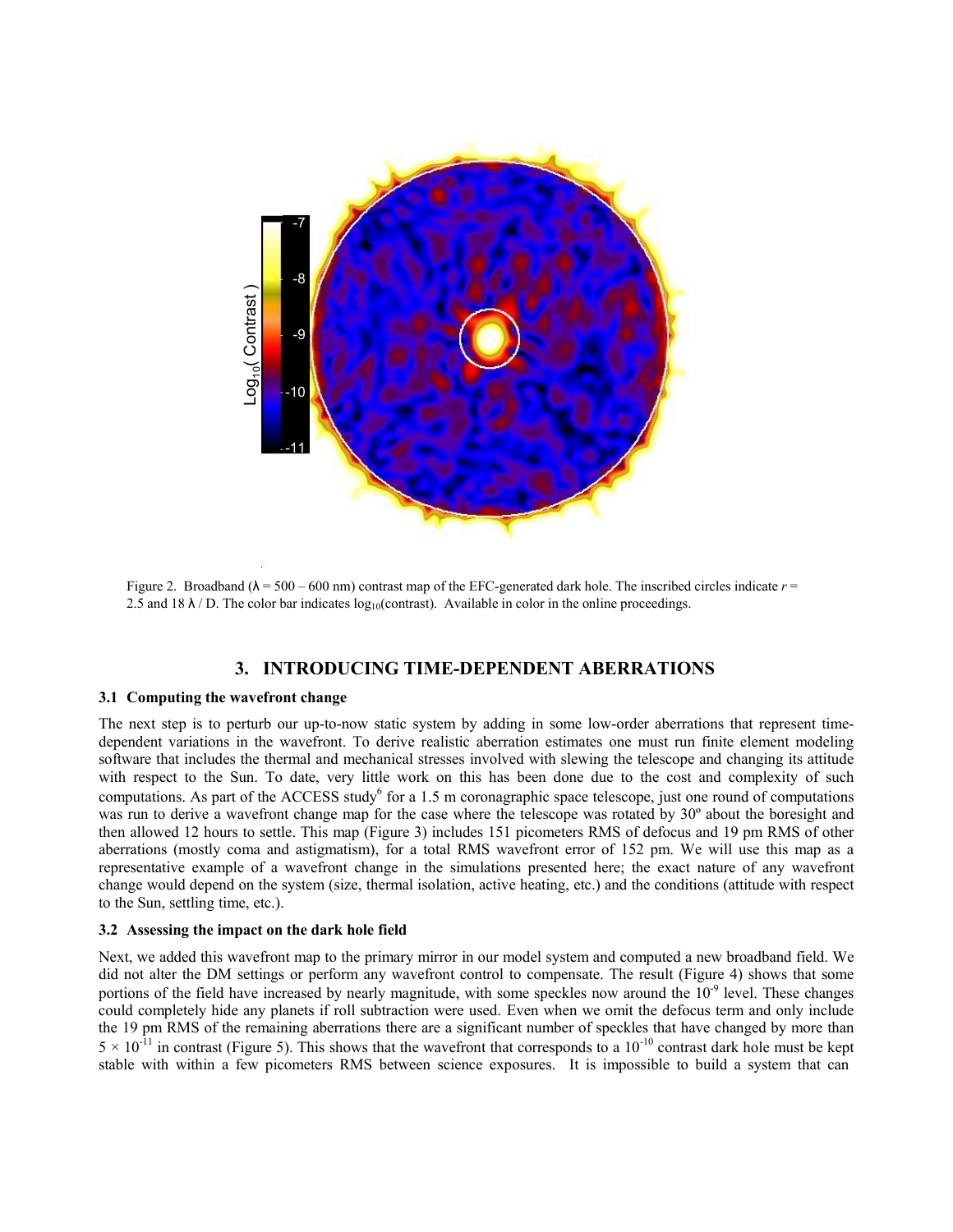maintain this stability over the multi-hour timescales of these exposures, so some means of actively measuring and compensating for these changes is necessary.



Figure 3. Computed (from the ACCESS<sup>ref</sup> study) thermally-induced wavefront change at a 1.5 m diameter primary mirror after a 30º change in orientation about the target star and after 12 hours of settling time. The change in focus (151 picometers RMS) has been removed to better reveal the remaining aberrations (19 pm RMS).



Figure 4. Field contrast before (left) and after (middle) rotating the telescope by 30° and waiting 12 hours for settling, without altering the wavefront control solution. The change in contrast is due to the thermal changes in the primary mirror. The right image shows the difference between this and the original dark hole field (a wavefront change of only 152 picometers RMS, 151 pm of which was defocus). Ideally, the entire subtracted region would have speckles no higher than  $10^{-11}$  in contrast to allow easy identification of  $10^{-10}$  contrast planets. Available in color in the online proceedings.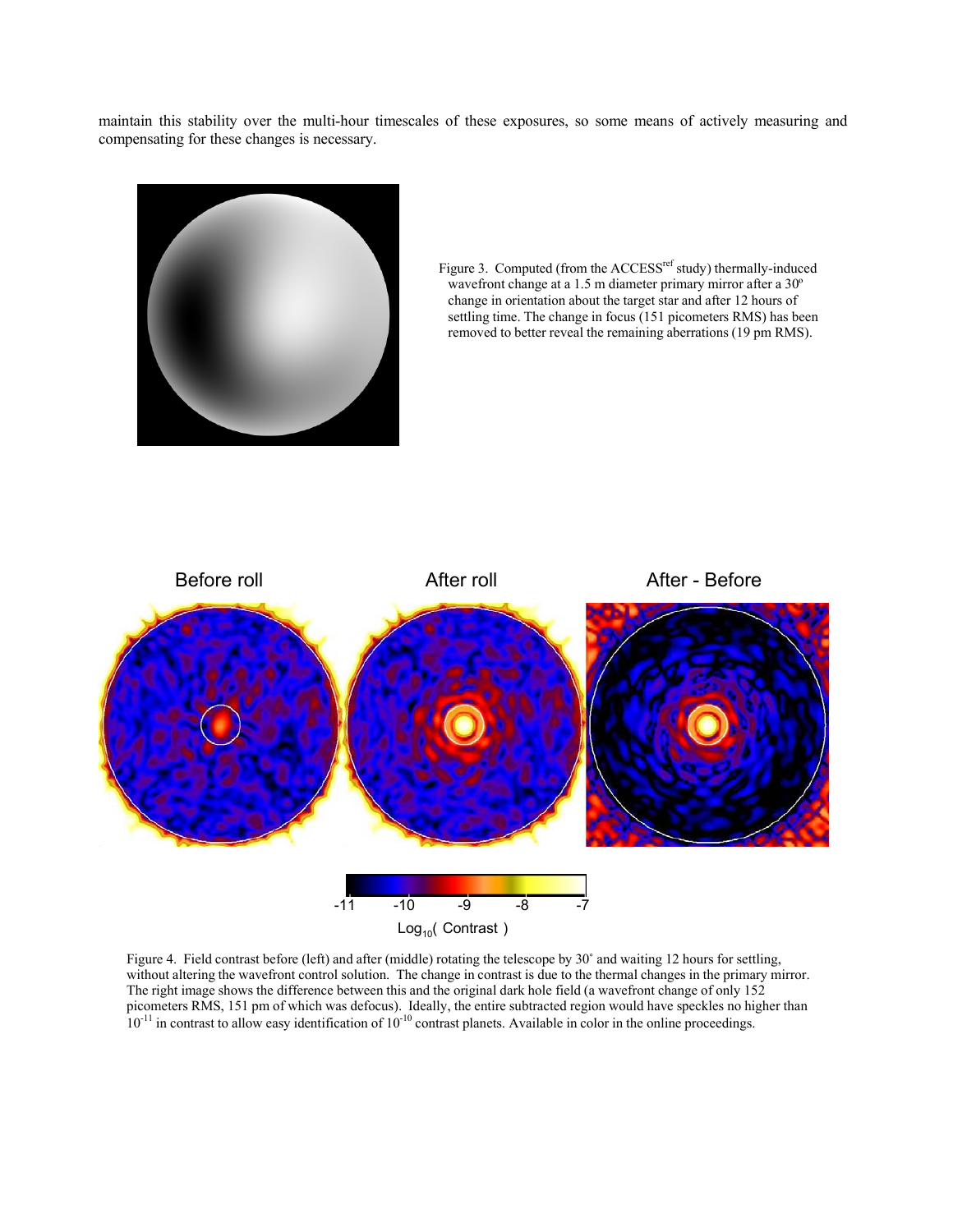

Figure 5. Like Figure 4 above, except the defocus component of the wavefront change has been removed (19 pm RMS of aberrations left). (Left) Field contrast after introducing the wavefront change. (Right) Absolute difference between the dark hole contrast before and after changing the wavefront. This shows that even 19 pm RMS of aberrations are sufficient to introduce changes in the speckle field of almost  $10^{-10}$  contrast (ideally, they would be limited to  $\sim 10^{-11}$ ). Available in color in the online proceedings.

# **4. LOW ORDER WAVEFRONT SENSING AND CONTROL**

# **4.1 Implementation**

There are a variety of techniques for sensing low order aberrations, some well tested and implemented on ground-based telescopes, while others are largely theoretical. Ground based adaptive optics typically use Shack-Hartman or curvature sensing schemes (there are also pyramid sensors, which are generally used for pointing corrections). Designed to measure wavefronts that vary by nanometers or microns, these methods are not suited for monitoring changes at the level of a few picometers.

Instead of these traditional techniques, we choose to use a phase contrast sensor $11$  fed by the beam reflected off of the coronagraphic focal plane mask. A schematic of this system is shown in Figure 6. We assume that the focal plane mask substrate has a dichroic coating that is designed to transmit a particular wavelength range while reflecting all other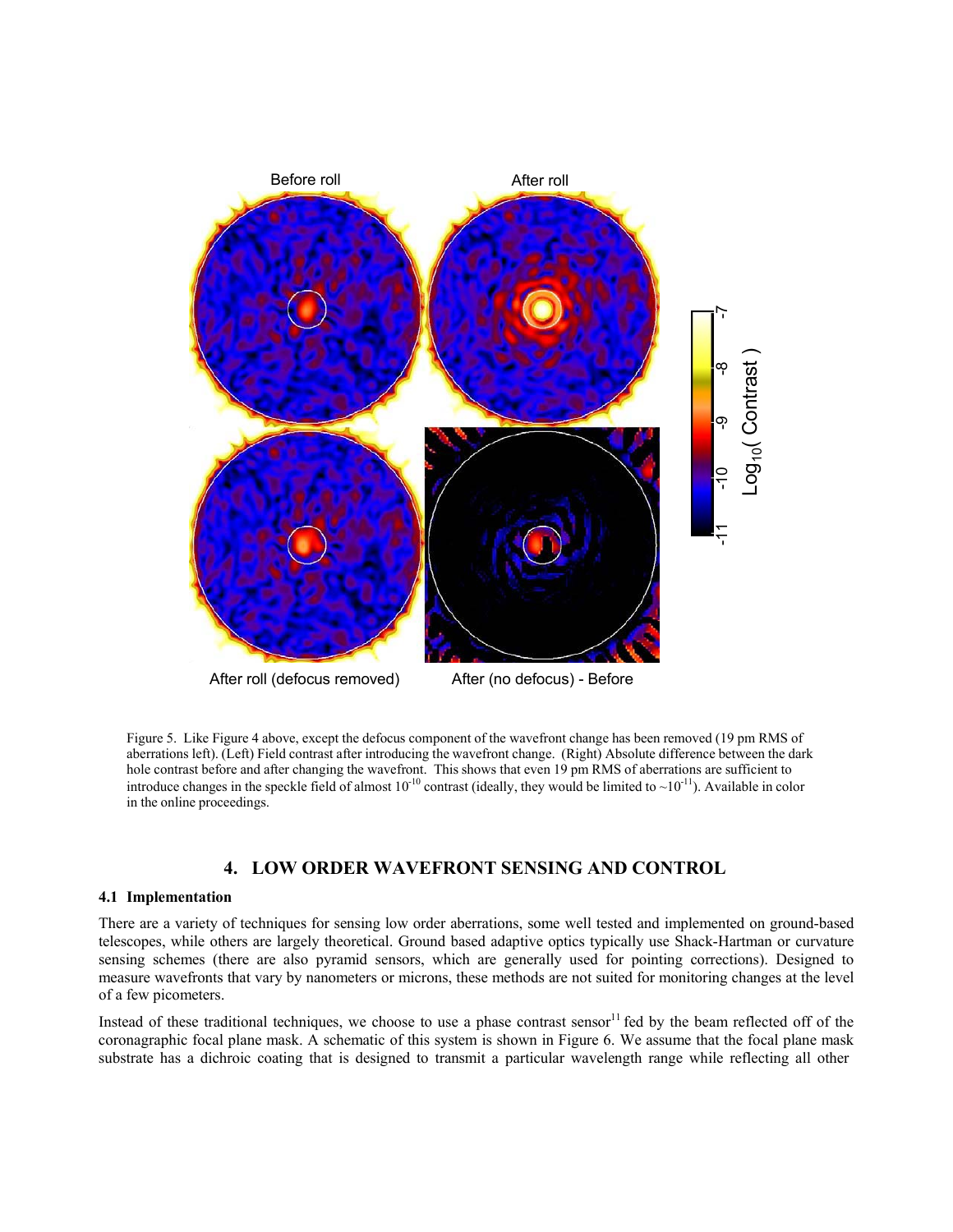wavelengths. The reflected light can be used for wavefront sensing. This alleviates the need for a separate beam splitter prior to the mask.

The reflected beam is collimated and divided by a beam splitter into reference and sensing beams. The reference beam is focused onto a 0.4  $\lambda_c/D$  diameter pinhole or fiber that acts as a spatial filter, creating a generally uniform, flat-phase wavefront. It is then collimated and added to the sensing beam via a beam combiner. The path length between the two beams is adjusted to introduce a  $\pi/2$  radian offset at the central wavelength (this non-achromatic phase shift does not appear to limit the performance significantly). The combined beam (a pupil image) is then imaged by the LOWFS detector. The addition of the phase shifted reference beam can be viewed as introducing an offset of the imaginary component of the sensing beam's complex-valued electric field so that it now varies both in amplitude and phase, rather than just phase (we are assuming that we are concerned only with changes in the phase errors, as those are expected to have the largest time dependence). The induced amplitude spatial variations are seen as intensity variations superposed on an otherwise uniform pupil image, which can be recorded by a camera and then analytically converted to the equivalent phase errors (Figure 7).



Figure 6. Schematic layout of a phase contrast sensor. The beam reflected from the front surface of the coronagraphic focal plane mask (occulter) enters from the left and is collimated before being split into two beams. The reference beam (top beam) is focused onto a spatial filter (pinhole or fiber) and is then emitted and collimated. It is combined, after a  $\pi/2$  shift in phase, with the unfiltered (sensing) beam (lower beam). Available in color in the online proceedings.

We do *not* want to flatten the absolute wavefront but rather just the wavefront *change*. To produce a broadband dark hole within a limited control region, the EFC algorithm intentionally introduces wavefront errors via the DMs that destructively interfere with the errors caused by the optical aberrations. We do not want to disturb this solution by getting rid of these intentional errors. So, rather than measure the absolute wavefront from one LOWFS image, we take two consecutive phase contrast images, difference them, and measure the phase change (lower row of Figure 7). We then add the reverse of this change to the DM to maintain the desired wavefront. This provides the additional benefit that instrumental errors common to both exposures subtract out, including static errors in the LOWFS optics.

The phase difference image is fit with Zernike polynomials. This effectively limits the allowed range of spatial frequencies that are measured on what is an over-constrained dataset. This also allows bad pixels (cosmic rays, hot pixels) to be easily identified and ignored.

#### **4.2 Including the LOWFS in the simulations**

To determine the measurement accuracy of the phase contrast system, we compute the wavefronts at the occulter for both the static (before telescope roll) and perturbed (after roll) conditions. Assuming these are the wavefronts reflected by the dichroic on the occulter substrate, we propagate them through two separate optical systems, one representing the reference arm of the LOWFS and the other the sensing arm. The reference beam is focused onto a  $r = 0.4 \lambda_c/D$  pinhole that acts as the spatial filter and is then recollimated. The electric fields from both arms (which include the π/2 phase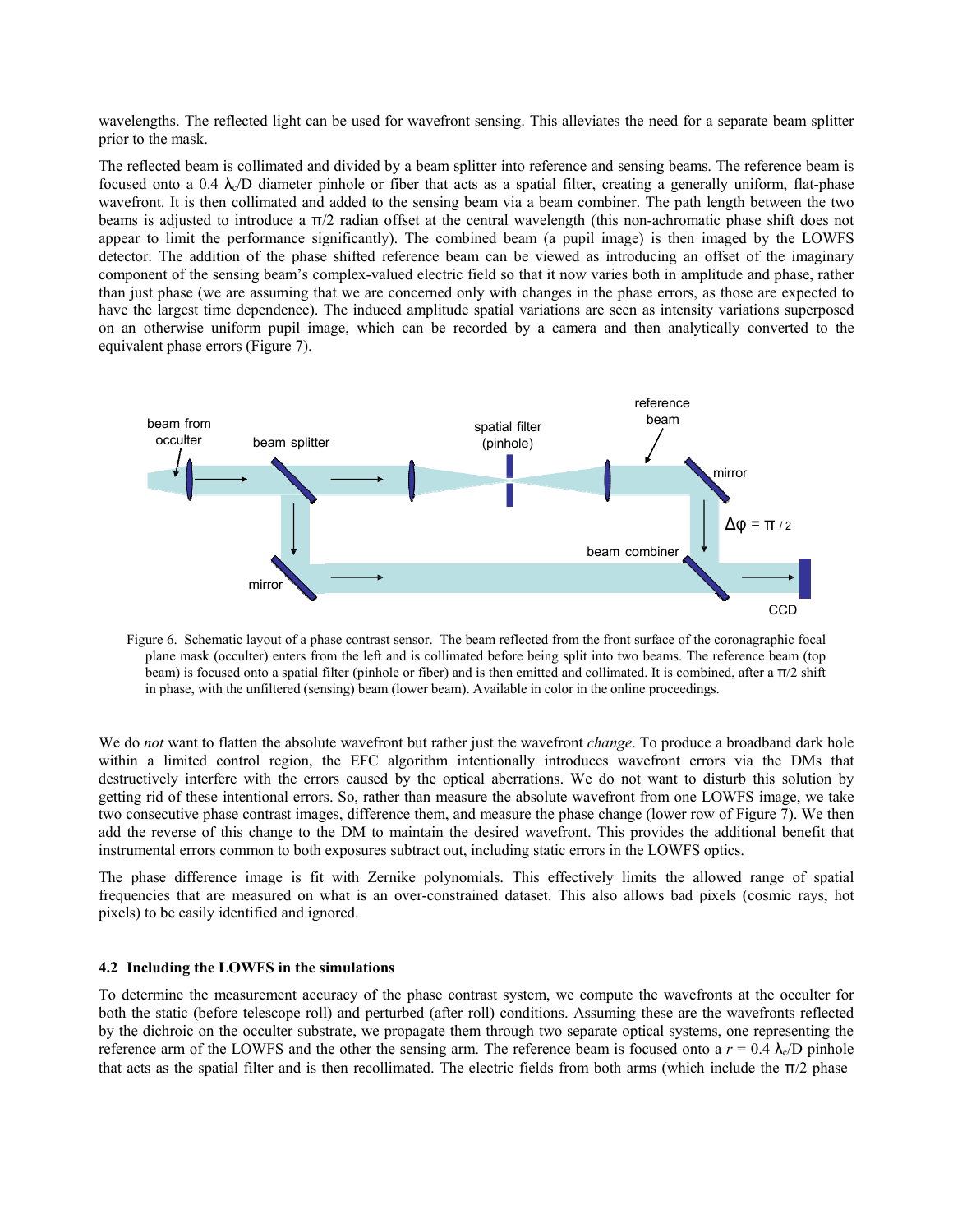shift between them) are then added together and converted to intensity. These steps are done for a number of wavelengths that sample the sensing bandpass, and the results are added together to represent a broadband measurement.

The diameter of the pupil image in the LOWFS, 205 pixels, is optimized via trial and error to produce the most accurate measurements, as is the portion of light diverted into the reference beam (75%). The LOWFS intensity image is then normalized to the computed flux for the assumed stellar type, magnitude, passband, and integration time, accounting for realistic system throughput reductions. Shot noise and read noise (2 e<sup>-</sup> per pixel) are then added. The after-before difference is taken and then fit with Zernike polynomials.



WFS (30 sec) images Figure 7. Example measurement with the phase contrast LOWFS. (Upper left) The phase aberrations in the pupil feeding the occulter. (Upper right) The intensity image measured in the LOWFS in a 30 sec exposure on a  $V=5$  star in a 4 m telescope over the V passband (shot & read noise added). (Lower left) The difference between two consecutive LOWFS images, with the roll-induced wavefront errors introduced between the exposures. (Lower right) The difference image filtered to better show the focus change (151 pm RMS).

#### **4.3 Investigating measurement accuracy**

To determine how well the phase contrast LOWFS can measure wavefront changes in the presence of noise, we take the same two before-and-after LOWFS images and create separate copies with different normalizations, each representing different LOWFS integration times. Our assumed LOWFS is on a 4 m telescope looking at a V=5 magnitude G2V star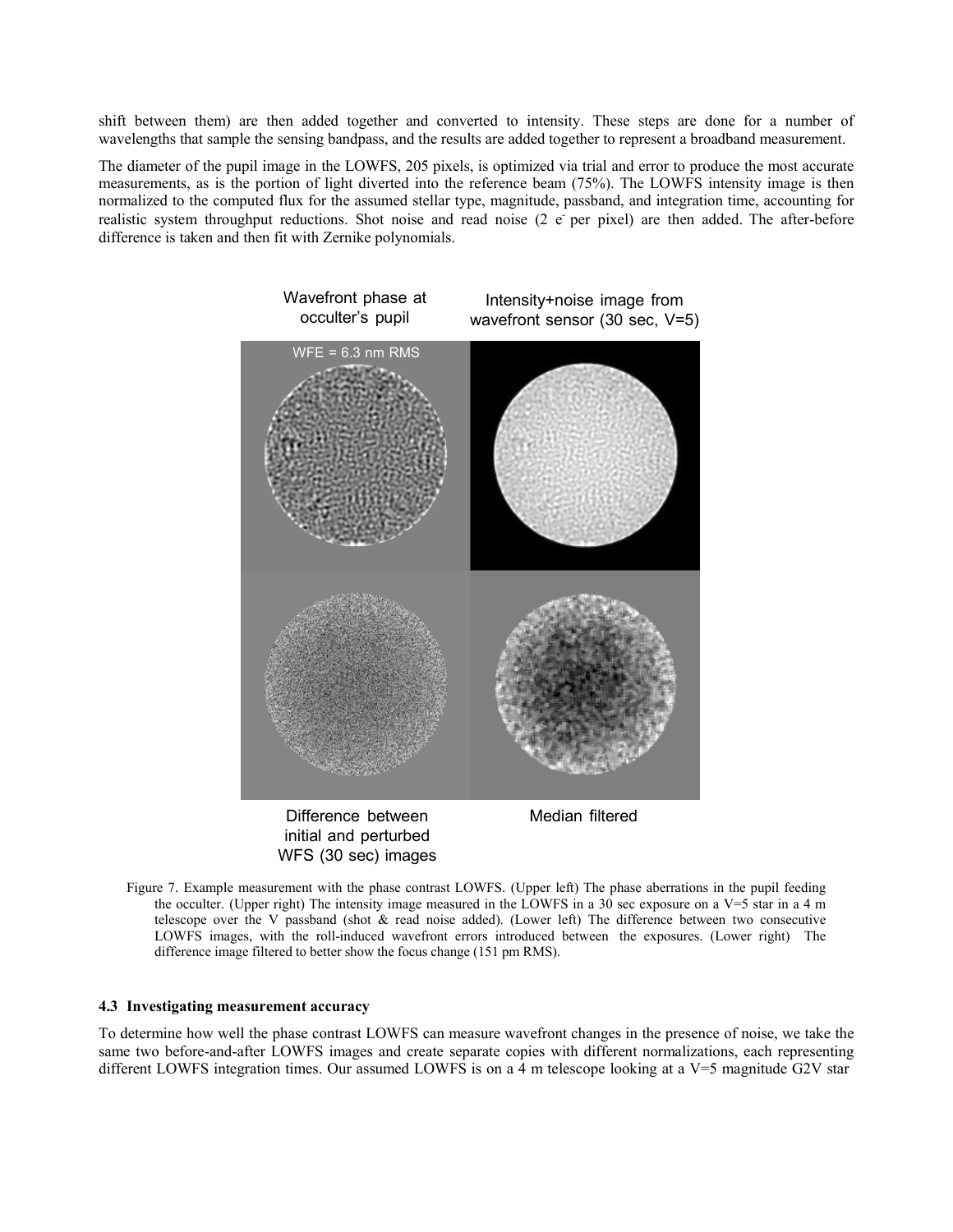over a  $\lambda = 500 - 600$  nm passband. We then generate multiple realizations of noisy images, computing the differences, and then fitting Zernikes to them. The derived set of Zernike coefficients for each noise realization can be compared to the known wavefront difference, and this ensemble of these measurements can be used to estimate the mean accuracy and measurement dispersion for each integration time (listed on the left of Figure 8). We can also use these different measurement realizations to compute the corresponding after-roll, low-order-corrected dark holes by adding the negated Zernike polynomials to DM #1. The after-before dark holes then indicate the level of speckle stabilities that can be expected for a given LOWFS integration time (Figure 8).



Figure 8. A long-exposure image of the dark hole field around the star is taken by the science camera, and the telescope is then rolled, which introduces the previously-shown aberrations (including defocus). During this time, the phase contrast LOWFS is measuring the wavefront at a specified cadence (shown along the left side). The measured wavefront change is corrected by the DM, then a second science image is taken. The difference of the science camera images for varying assumptions of LOWFS camera integration times (increasing downwards) are shown for different realizations of shot and read noise (along rows). The mean RMS wavefront measurement error is given for each row along with the standard deviation in those measurements. These are for a  $V=5$  star with a 4 m scope in a  $500 - 600$  nm sensing passband. The region of concern is the annulus between the  $r = 3$  and 18  $\lambda/D$  radii (inscribed circles); changes inside of  $3\lambda/D$  are not of a concern. Ideally, the entire annulus would be black  $(≤10<sup>-10</sup>$  contrast), but these are a tremendous improvement over the uncorrected dark hole (Figure 4). These experiments indicate that a phase contrast sensor can be successfully used to keep speckles stable to  $\sim 10^{-11}$  contrast over 30-60 sec timescales, limited mostly by LOWFS camera noise. Available in color in the online proceedings.